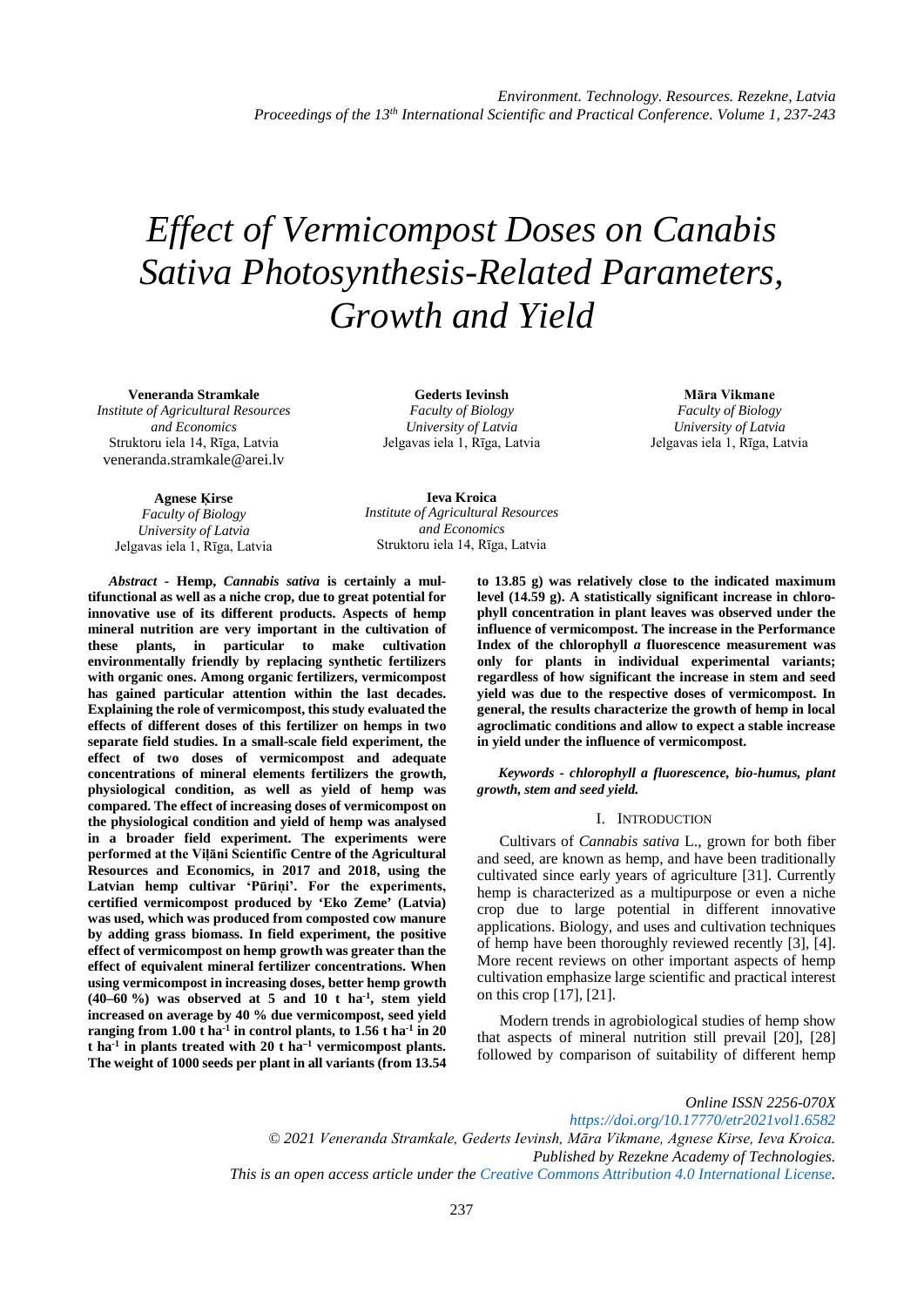genotypes over different cultivation conditions [1], [7], [22], [29] and resistance to environmental constraints, like temperature [28] and soil salinity [12]. A recent metaanalysis of yield-determining factors of *C. sativa* provided further evidence that complex of abiotic factors (most importantly, light and fertilization) together with genotype and performed agronomic techniques (most importantly, plant density) jointly affect plant yield [6].

In respect to mineral nutrition of hemp, mainly effect of nitrogen has been studied so far [17], [18], [20], [26], [28], supporting the nitrophilous status of the crop [25]. However, due to growing concerns for environment protection and increased agricultural sustainability, more environment-friendly means of fertilization needs to be proposed and approved also for hemp production. As a reasonable alternative to application of soluble inorganic nutrients, balanced use of organic fertilizers not only results in remarkable plant production with less environmental contamination but also provides significant increase in soil sustainability [30].

Among organic fertilizers, vermicompost has gained particular attention within the last decade. Vermicompost is produced by a coordinated action of earthworms and their symbiotic organisms from organic waste, resulting in production of stabilized peat-like material with fine structure and high porosity [11]. In general, vermicompost application results in increased physiological performance and growth of cultivated plants (reviewed by [13]). One of beneficial effects of vermicompost application on plants is associated with increased supply of plant-available mineral nutrients in soil [16]. Another positive benefit of vermicompost application is due to additional effect of biologically active, plant hormone-like substances produced by microorganisms [10]. It has been found that both mechanisms are responsible for positive effects on plant growth and yield in vermicompost-amended soils [16], [14]. In the context of the present study, vermicompost extract has been shown to stimulate germination of hemp seeds due to summed activity of humic and fulvic acids, while linear growth stimulation of a plant hypocotyls was induced by some unidentified soluble compounds, but increase in fresh mass of the hypocotyls resulted from effect of mineral nutrients [15]. Consequently, there is a good reason to consider that hemp plants can benefit from application of vermicompost in field conditions as a result of stimulation at the level of both increased physiological performance and growth.

The aim of the present study was to evaluate effect of different vermicompost doses on hemp plants. Two separate experiments with vermicompost in natural conditions were performed, including small-scale field study and field study. The goal of the small-scale field experiment was to compare the effect of two doses of vermicompost with that of respective doses of mineral nutrients on growth, physiological status and yield of hemp plants. The goal of the field experiment was to analyse the effect of increasing doses of vermicompost on physiological status and yield of hemp.

#### II. MATERIALS AND METHODS

## *Plant material and organic fertilizer*

Seeds of local hemp cultivar 'Pūriņi' were obtained directly from growers and used in the present study. The same plant material has been successfully used in local agroclimatic conditions in the previous studies [18], [26].

Vermicompost (bio-humus, earthworm compost) used in both experiments was produced by 'Eko Zeme' (Latvia) from composted cow manure with addition of grass biomass, and was certified for organic farming according to the EU Council Regulation No. 889/2008. NPK ratio in<br>vermicompost was 1.0-2.9-7.6, indicating high vermicompost was 1.0-2.9-7.6, indicating high predominance of K and dominance of P; with reasonable amount of other macro- and micronutrients except Mo (Table 1).

Field experiment was performed at Viļāni Scientific Centre of Institute of Agricultural Resources and Economics in 2017 and 2018.

TABLE 1 CHARACTERISTICS OF SOIL USED IN SMALL-SCALE FIELD EXPERIMENT AND VERMICOMPOST USED IN BOTH EXPERIMENTS IN COMPARISON TO OPTIMUM LEVEL OF MINERALS FOR CULTIVATED PLANTS [19]. CONCENTRATION (mg L–1 DRY SUBSTRATE) OF PLANT-AVAILABLE ELEMENTS WAS MEASURED IN 1 M HCl EXTRACT. EC— ELECTRICAL CONDUCTIVITY

| <b>Element</b>       | Soil  | Vermicompost | <b>Optimum</b> for<br>cultivated<br>plants |
|----------------------|-------|--------------|--------------------------------------------|
| N                    | 90    | 670          | 120                                        |
| P                    | 218   | 1924         | 60                                         |
| K                    | 300   | 5100         | 150                                        |
| Ca                   | 840   | 12750        | 800                                        |
| Mg                   | 195   | 3250         | 50                                         |
| S                    | 11    | 213          | 50                                         |
| Fe                   | 815   | 185          | 30                                         |
| Mn                   | 165   | 120          | 1.5                                        |
| Zn                   | 5.0   | 65           | $\mathbf{1}$                               |
| Cu                   | 2.7   | 7.0          | 0.5                                        |
| Mo                   | 0.04  | 0.02         | 0.02                                       |
| B                    | 0.1   | 2.9          | 0.2                                        |
| Na                   | 0.003 | 0.17         |                                            |
| $pH_{\text{KCl}}$    | 5.34  | 7.74         |                                            |
| $EC$ (mS $cm^{-1}$ ) | 0.49  | 18.4         |                                            |

#### *Small-scale experiment in field conditions*

Due to legal restrictions to grow hemp indoor introduced in Latvia, experiments with hemp plants in controlled conditions, like vegetation pot study in greenhouse, are not possible. Therefore, initial screening of vermicompost effects in comparison to that of identical dose of mineral nutrient addition was performed as a smallscale experiment in soil in field conditions in 2017.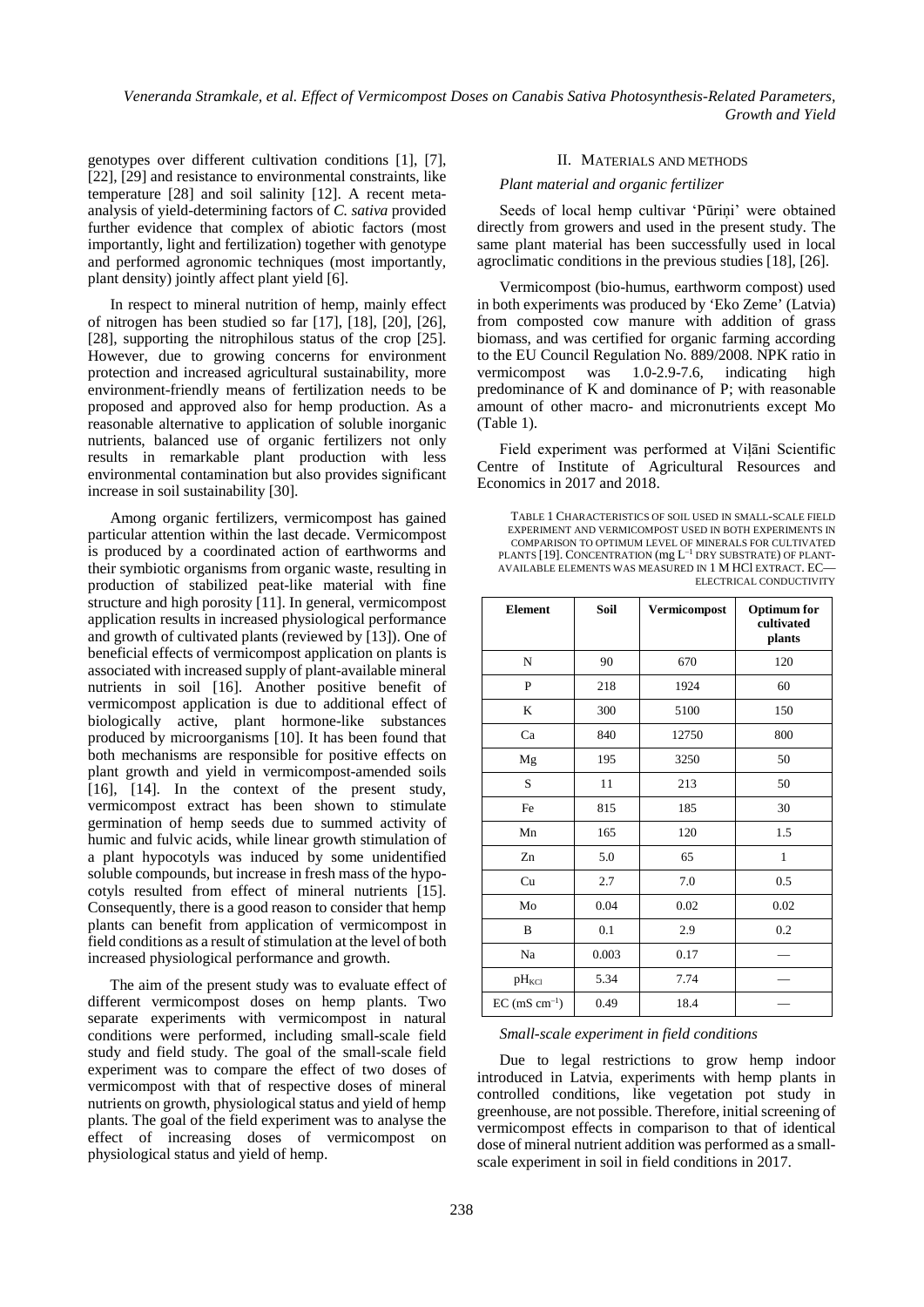Analysis of plant-available mineral nutrient concentration in the soil and vermicompost was performed in a certified agrochemical laboratory using 1 M HCl as an extractant. The soil was loamy sand (2 % organic matter content), slightly acidic, well balanced in respect to mineral nutrients, but with some shortage of N, S and B (Table 1;  $[19]$ ).

Seeds were sown by hand in  $1 \text{ m}^2$  plots, 100 seeds per plot. Two doses of vermicompost  $(0.5 \text{ and } 1.0 \text{ kg m}^{-2})$  were used, equivalent to 5 and 10  $t$  ha<sup>-1</sup>. Mineral nutrients in amounts equivalent to these in respective vermicompost treatments were used for two mineral fertilizer treatments. As a non-treated control, soil with no added fertilizers was used. Four plots per treatment were used. Replicates were randomly distributed on site.

Plant height was measured four times during the vegetation period (2, 15, 29 July and 12 August) separately for female and male plants. Leaf chlorophyll content was measured by a chlorophyll meter SPAD-507 (Konica-Minolta, Japan). Ten plants per replicate were randomly selected, with three readings per plant on the major photosynthetically active leaves.

Experiment was terminated on 31 August for male plants and on 17 September for female plants. All plants in each plot were cut manually and seeds were separated. To measure dry mass weight, plant material was dried in a ventilated place to a constant air-dry mass.

## *Field study*

Field experiment was performed at in 2018. Soil was humi-podzolic gley, with 8.1 % organic matter content, pH 7.1,  $P_2O_5 201$  mg kg<sup>-1</sup>, K<sub>2</sub>O 139 mg kg<sup>-1</sup>. The pre-crop was spring wheat, fertilized by Yara Mila NPK(S) 18-8-16(8), 300 kg ha<sup>-1</sup>, and additional fertilization by  $NH_4NO_3$  330 kg ha–1 . Soil tillage was performed in autumn followed by cultivation at the end of April.

Plot size was  $2.0 \times 2.5$  m, with four replicates per treatment. Treatments were organized by a randomized block method. Seeds were sown on 11 May by means of sowing machine SN-16, with sowing rate 50 kg ha<sup>-1</sup>.

Non-destructive physiological measurements were performed three times during the vegetation season, on 26 June, 23 July and 17 September. Ten plants per replicate were randomly selected and analysed, using the largest leaf from top of the individual plant. Leaf chlorophyll concentration was measured by a chlorophyll meter CCM-300 (Opti-Sciences, USA). Chlorophyll a fluorescence was measured in dark-adapted, physiologically most active leaves by Handy PEA fluorometer (Hansatech Instruments, UK). Chlorophyll a fluorescence parameter total Performance Index was used for characterization of photochemical activity, combining three function-related (trapping of absorbed exciton, electron transport between the photosystems, reduction of end-electron acceptors) and one structure-related (antenna chlorophyll per reaction centre chlorophyll) parameters [27].

Climate variables (temperature and precipitation) were measured by an on-farm meteorological station Adcon connected to a computer program Dacom Plant Plus. According to the obtained data (Fig. 1A), average temperature values were relatively close to long-term values in 2017, with significantly warmer first decade of April, followed by somehow cooler temperatures through the rest of April and May. Precipitation level in May was only 29 % from long-term average, but heavy rain occurred on the third decade of August (Fig. 1B). May and July in 2018 was relatively warm, with average temperature exceeding long-term values by 4.2 and 2.3 °C (Fig. 1A). In contrast, precipitation level in May, beginning of June and July was lower than long-term average, but abundant rain was occurring at the end of June and in mid-August (Fig. 1B).



Fig. 1. Seasonal variation in local temperature (A) and summary precipitation (B) during the field study in 2018 as compared to longterm local average values.

Experiment was terminated on 19 September. All plants in  $1 \text{ m}^2$  area in the centre of each plot were cut manually. Seeds were separated and dried in an oven at 60 °C. Harvested stems were dried in a ventilated place to determine the fibre content.

#### *Statistical analysis*

Data analysis was performed using KaleidaGraph (v. 4.1, Synergy Software). Student t-test was used to estimate statistically significant differences for morphological data between individual treatments  $(p < 0.5)$ .

#### III. RESULTS

#### *Small-scale experiment in field conditions*

Both vermicompost and mineral fertilizer treatments resulted in significant stimulation of stem growth of hemp plants at both doses used (Fig. 2). Effect of vermicompost application on stem growth was significantly more pronounced than that of equivalent mineral dose. Relative intensity of stem growth stimulation in comparison to control plants became less pronounced later in the season.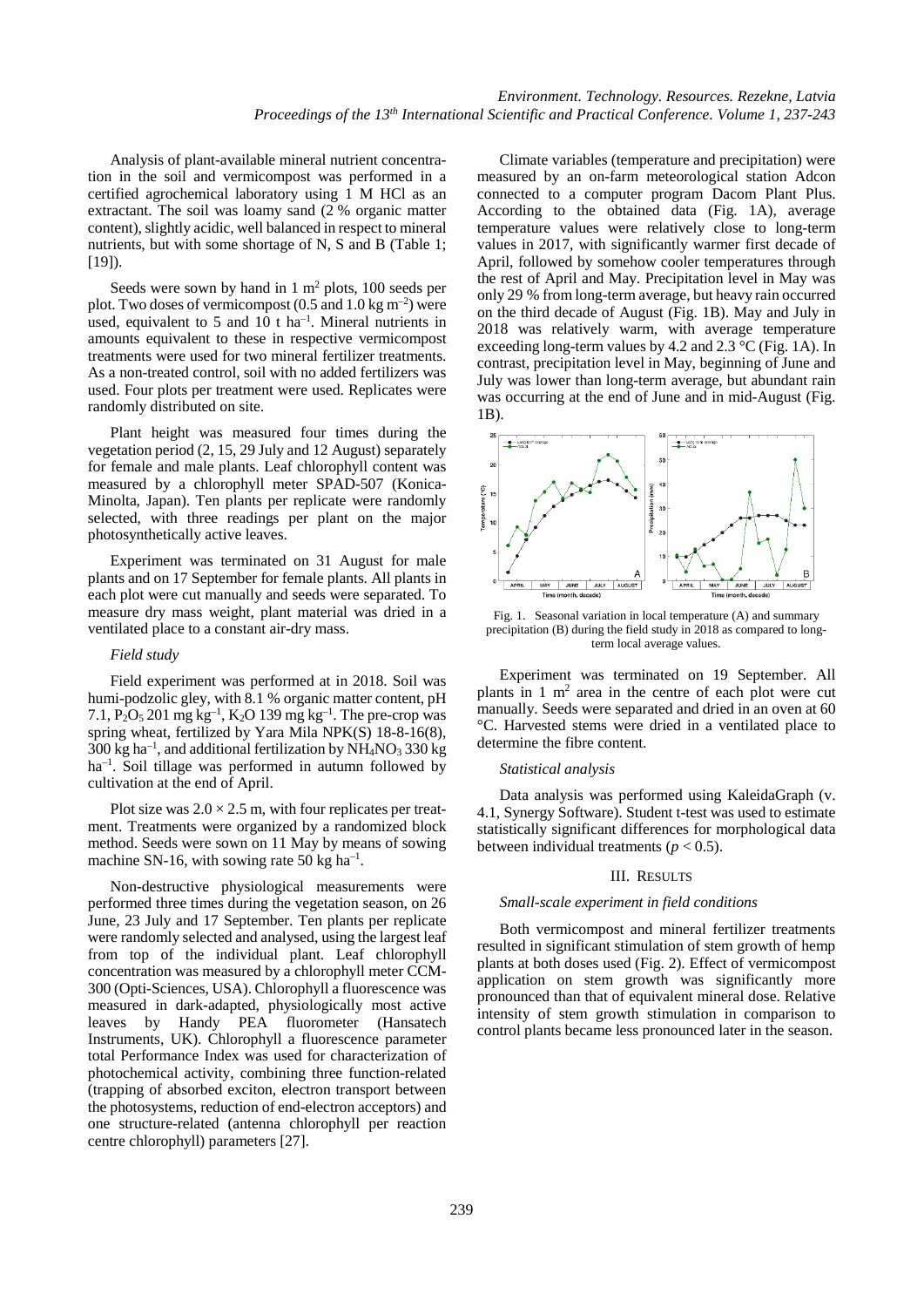*Veneranda Stramkale, et al. Effect of Vermicompost Doses on Canabis Sativa Photosynthesis-Related Parameters, Growth and Yield*



Fig. 2. Effect of increasing vermicompost rate or equivalent mineral nutrient application on changes in relative height of hemp plants in conditions of the small-scale field experiment. Results are means  $\pm$  SE from four replicates with ten individual measurements each.

Dry mass of vegetative above-ground parts of female hemp plants significantly increased in all fertilizer applications (Fig. 3A). There was a tendency that vermicompost treatment resulted in higher mass increase in comparison to that by equivalent mineral fertilizer, but the effect was not statistically significantly different. Also, there was no significant difference between the two doses of either vermicompost or mineral fertilizer. Dry mass accumulation in vegetative aboveground parts of male hemp plants was also significantly stimulated by both doses of vermicompost application, but to a lesser extent than that for female plants (Fig. 3B). Application of mineral fertilizer at  $5$  t ha<sup>-1</sup> equivalent dose had no significant effect on dry mass of male plants, but there was a statistically significant mass increase at 10 t ha–1 equivalent mineral fertilizer dose, which was even higher than that of respective vermicompost treatment. Similarly, seed mass per plant significantly increased in hemp plants under both vermicompost doses, with significantly more pronounced effect at  $5$  t ha<sup>-1</sup> (Fig. 3C). Equivalent mineral nutrient dose had significant effect on seed mass only for  $10$  t ha<sup>-1</sup> treatment.

Leaves of female plants had significantly higher chlorophyll concentration in comparison to that in male plants (Fig. 4). No significant differences in chlorophyll concentration were caused by any of the treatments.

#### *Field study*

In field conditions, vermicompost application resulted in significantly increased stem yield (Fig. 5A) as well as seed yield (Fig. 5B) of hemp plants at all doses. However, while seed yield significantly increased with increasing vermicompost dose, stem yield increase with vermicompost concentration was significant only up to 10 t ha–1 and further increase was not significant. Mass of 1000 seeds was rather constant up to  $10$  t  $ha^{-1}$ vermicompost applications, and significantly increased only at  $20$  t ha<sup>-1</sup> (Fig. 5C). In contrast, relative fibre content tended to decrease in vermicompost-treated plants (both

female and male) in comparison to control plants, but the effect was not statistically significant (Fig. 5D).



Fig. 3. Effect of increasing vermicompost rate or equivalent mineral nutrient application on relative dry mass of vegetative parts of female plants (A), male plants (B) and seed mass per plant (C) during the small-scale field experiment. Results are means  $\pm$  SE from four

replicates. Values indicated by the same letters do not show statistically significant differences (*p* < 0.05).



Fig. 4. Effect of increasing vermicompost rate or equivalent mineral nutrient application on leaf chlorophyll concentration of female (A) and male (B) hemp plants in conditions of the small-scale field experiment. Results are means  $\pm$  SE from four replicates with ten individual

measurements each. Values indicated by the same letters do not show statistically significant differences  $(p < 0.05)$ .

Both leaf chlorophyll concentration and chlorophyll a fluorescence parameter Performance Index showed similar significant variations during vegetation season (Fig. 6). Both parameters increased from 26 June to 23 July, and decreased further to 17 September. Statistically significant increase of chlorophyll concentration in hemp plants was evident only for  $5$  t ha<sup>-1</sup> treatment on 26 June and for 10 t ha<sup>-1</sup> treatment on 17 September (Fig. 6A). Statistically significant increase of Performance Index in hemp plants occurred only on 26 June for all vermicompost treatments independently on the applied concentration (Fig. 6B).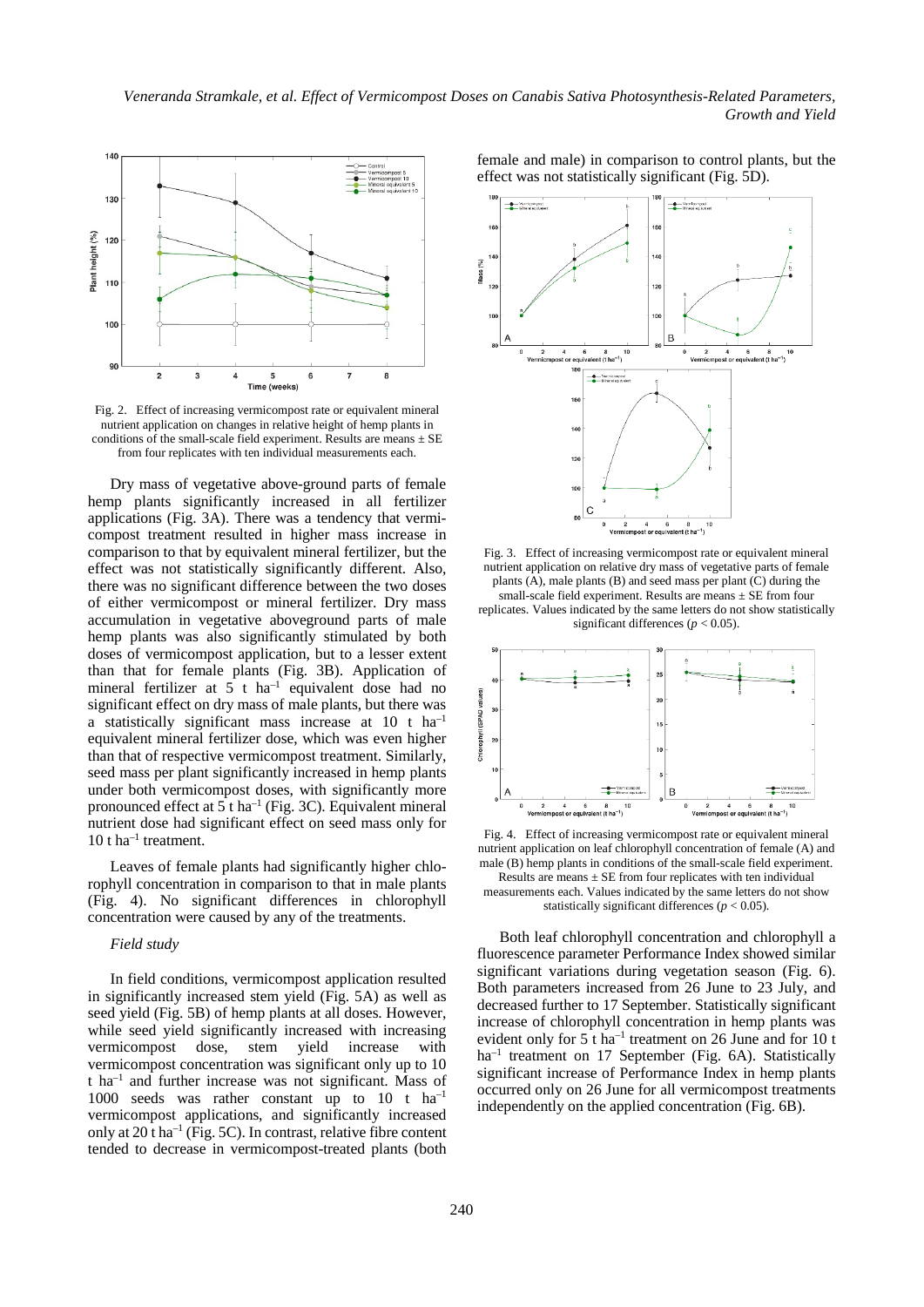

Fig. 5. Effect of increasing vermicompost application rate on stem yield (A), seed yield (B), mass of 1000 seeds (C) and fiber content (D) of hemp plants in conditions of the field experiment. Results are means ± SE from four replicates. Values indicated by the same letters do not show statistically significant differences  $(p < 0.05)$ .



Fig. 6. Effect of increasing vermicompost application rate on leaf chlorophyll concentration (A), and chlorophyll *a* fluorescence parameter Performance Index (B) of hemp plants in conditions of the field experiment. Results are means  $\pm$  SE from four replicates with ten independent measurements each. Values indicated by asterisks are statistically significantly different from the respective control value (*p* < 0.05).

#### IV. DISCUSSION

As far as mineral nutrition of hemp plants is considered, mainly nitrogen fertilization effects have been studied so far [1], [17], [18] [20], [28]. In contrast, vermicompost as a form of organic fertilizer contains significantly higher proportion of plant-available P and K (Table 1). In a conditions of a small-scale field experiment, positive effect of vermicompost amendment on growth of hemp plants was significantly higher than that of equivalent mineral nutrient dose (Fig. 2 and 3), indicating that other constituents of vermicompost in addition to plant-available mineral nutrients were responsible for the effect. Plant physiology-related benefits of vermicompost application have been recently reviewed in detail [14], and it was concluded that most likely ingredients of vermicompost with putative growth-promoting effect could be soluble humic substances and microorganism-derived

plant hormone-like compounds. We have shown previously that stimulation of hemp seed germination by vermicompost extract was due to summed activity of humic and fulvic acids, linear growth of hypocotyl and radicle was promoted by hormone-like substances, but mass accumulation in seedlings was promoted by plantavailable minerals [15].

When comparing both performed experiments, it is evident that increase in plant dry mass due to vermicompost amendment was by 60 % in the small-scale field experiment (Fig. 3A), but only by 40 % in the field experiment (Fig. 5A). One of the reasons for this discrepancy could be differences in soil characteristics between the two sites. In a soil with relatively high organic matter content, similar to conditions of the field experiment performed in the present study, humic substances in vermicompost amendment would probably have a small effect in stimulating hemp plant growth. One can also need to consider differences in climatic conditions for the respective site of particular experiment and the year, but particular climatic conditions were not registered during the small-scale experiment. However, as it was evident from climate data recorded in the Viļāni station, season of 2017 was significantly cooler than that of 2018, especially, in June and July. Relatively small amount of precipitation during early seedling growth in May in both years evidently negatively affected hemp plant germination and initial development, but general positive effect of vermicompost in 2018 could be related to further periods of low precipitation. It has been shown previously that vermicompost amendment can protect plants and increase their yield in conditions of water shortage [2].

In respect to other yield components, stem yield under field conditions increased on average by 40 % due to vermicompost, seed yield in the present study varied from 1.00 t ha<sup>-1</sup> in control plants up to  $1.56$  t ha<sup>-1</sup> in plants treated with 20 t ha<sup>-1</sup> vermicompost (Fig. 5B), which is within the four-year annual seed yield range of this cultivar in the local conditions when no additional nitrogen fertilizer is supplied (0.83 to 1.60 t ha–1 —[26]). Mass of 1000 seeds (13.54 to 13.85 g) was relatively close to maximum level reported (14.59 g) for the particular cultivar even with additional nitrogen fertilizer [26]. Consequently, results of the present study adequately reflect typical performance of hemp plants in local agroclimatic conditions, and stable increase of yield parameters by vermicompost amendment can be predicted.

Increased physiological performance is an extremely important aspect of plant growth stimulation. It is evident that in order to sustain increased biosynthetic and energetic needs of a plant individual during enhanced growth, an adequate level of photosynthetic activity needs to be maintained. Therefore, photosynthesis-related parameters such as leaf chlorophyll concentration and chlorophyll *a* fluorescence indices, which reflect energy flow during photochemical reactions, have been widely used for characterization of physiological status of plants both in respect to environmental variables as well as agro-climatic factors [5], [15]. In particular, in experiments with nitrogen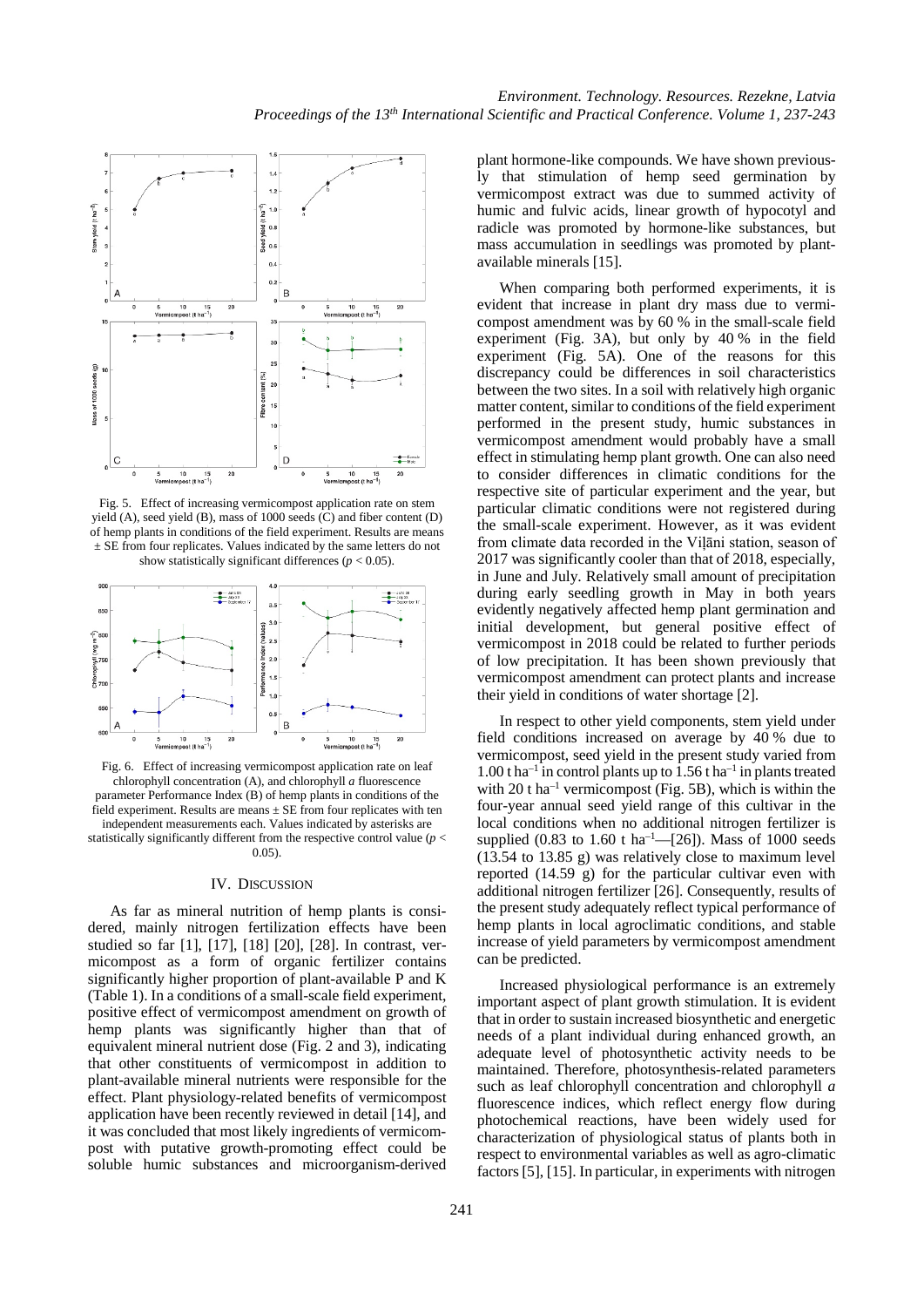*Veneranda Stramkale, et al. Effect of Vermicompost Doses on Canabis Sativa Photosynthesis-Related Parameters, Growth and Yield*

fertilization of hemp plants, it was shown that different aspects of photosynthesis are differentially affected by increased nitrogen availability [18]. While it is usually thought that increased leaf chlorophyll concentration always reflects nitrogen concentration [9], [23], in hemp leaves this parameter was only approximate indication of their nitrogen content. However, activity of photochemical reactions of photosynthesis increased in a concentrationdependent manner due to increased nitrogen availability [18]. For example, stimulation of photosynthetic performance of hemp plants by increased doses of nitrogen without growth stimulation is thought to be due to redistribution of nitrogen to synthesis of ribulose 1,5 biphosphate carboxylase protein, resulting in increased photosynthetic performance [24]. Similarly, in the case of vermicompost application, improvement of metabolism in vermicompost-treated plants was partially independent on growth-related effects [13].

Factors, stimulating plant growth, not always show metabolic stimulation and increased physiological performance of plants and vice versa. Increase of chlorophyll concentration in cotyledons of germinated seedlings of hemp as a result of vermicompost treatment has been shown to be a direct general response, mainly associated with effect of humic acid [15]. In field conditions, this effect can be greatly masked by fluctuations in different soil- and climate-related factors, as shown also in the present study in the experiment in small-scale field conditions, where there were no changes in leaf chlorophyll concentration (Fig. 4) of vermicompost-treated hemp plants despite significant stimulation of their growth (Fig. 2 and 3). In field conditions, vermicompost-related statistically significant increase in leaf chlorophyll concentration (Fig. 6A) and chlorophyll a fluorescence parameter Performance Index (Fig. 6B) was evident only in plants for separate treatments and/or dates irrespective of significant stimulation of stem (Fig. 5A) and seed yield (Fig. 5B) by all applied vermicompost doses.

It can be concluded that soil amendment with vermicompost is a promising technique to increase both hemp seed and fibre yield when using dual purpose hemp cultivars, similar to cultivar 'Pūriņi' used in this study, in conditions of temperate agriculture. Further studies are clearly necessary to promote integration of vermicompost use with other agrotechnical measures as well as to understand different aspects of yield quality as affected by organic amendments of this multipurpose crop.

#### V. CONCLUSIONS

1) Vermicompost 'Eko Zeme' application 5 and 10 t ha–1 resulted in better hemp plant 'Pūriņi' growth, in comparison to that of equivalent mineral nutrient dose.

2) Under the influence of vermicompost the dry weight of plants increased (40–60 %), stem and seed yield, 1000 seed weight.

3) There was a statistically significant increase in the concentration of chlorophyll in hemp leaves associated with vermicompost. However, the parameters characterizing photosynthesis under field conditions were relatively weak.

4) On the basis of our experiments soil amendment with vermicompost may be a promising technique to increase both hemp seed and fibre yield, when cultivating multipurpose hemp

# ACKNOWLEDGEMENTS

Authors thanks Arturs Stalažs for his help with manuscript layout preparation.

#### REFERENCES

- [1] A. Adamovičs, S. Ivanovs and V. Stramkale, "Investigations about the impact of norms of the fertilisers and cultivars upon the crop capacity biomass of industrial hemp", Agron. Res., vol. 14, pp. 641-649, 2016. https://doi.org/10.15159/ar.17.002
- [2] D. Akhzari and M. Pessarakli, "Effects of vermicompost and urea fertilizers on qualitative and quantitative characteristics of *Vetiveria zizanioides* Stapf. grown under drought stress conditions", J. Plant Nutr., vol. 40, pp. 2063-2075, 2017. https://doi.org/10.1080/01904167.2017.1346126
- [3] S. Amaducci, M. Colauzzi, G. Bellochi, S. L. Cosentino, K. Pahkala, T. J. Stomph, W. Westerhuis, A. Zatta and G. Venturi, "Evaluation of a phenological model for strategic decisions for hemp (*Cannabis sativa* L.) biomass production across European sites", Industr. Crops Prod., vol. 37, pp. 100-110, 2012. https://doi.org/10.1016/j.indcrop.2011.11.012
- [4] S. Amaducci, D. Scordia, F. H. Liu, Q. Zhang, H. Guo, G. Testa and S. L. Cosentino, "Key cultivation techniques for hemp in Europe and China", Industr. Crops Prod., vol. 68, 2-16, 2015. https://doi.org/10.1016/j.indcrop.2014.06.041
- [5] U. Andersone, I. Druva-Lūsīte, B. Ieviņa, A. Karlsons, J. Ņečajeva, I. Samsone and G. Ievinsh, "The use of nondestructive methods to assess a physiological status and conservation perspectives of Eryngium maritimum L.", J. Coastal Conserv., vol. 15, pp. 509- 522, 2011. https://doi.org/10.1007/s11852-010-0139-7
- [6] R. Backer, T. Schwinghamer, P. Rosenbaum, V. McCarty, S. E. Bilodeau, D. Lyu, M. B. Ahmed, G. Robinson, M. Lefsrud, O. Wilkins and D. L. Smith, "Closing the yield gap for *Cannabis*: a meta-analysis of factors determining *Cannabis* yield", Front. Plant<br>Sci... vol. 10. article 496. 2019. Sci., vol. 10, article 496, 2019. https://doi.org/10.3389/fpls.2019.00495
- [7] M. Baldini, C. Ferfuia, F. Zuliani and F. Danuso, "Suitability assessment of different hemp (Cannabis sativa L.) varieties to the cultivation environment", Industr. Crops Prod., vol. 143, article 111860, 2020. https://doi.org/10.1016/j.indcrop.2019.111860
- [8] J. C. Callaway, "Hempseed as a nutritional resource: an onerview", Euphytica, vol. 140, pp. 65-72, 2004. https://doi.org/10.1007/s10681-004-4811-6
- [9] R. H. Fox and C. L. Walthall, "Crop monitoring technologies to assess nitrogen status" in Nitrogen in Agricultural Systems, J. S. Schepers and W. R. Raun, Eds. Madison: ASA-CSSA-SSSA, 2008, pp. 647-674. https://doi.org/10.2134/agronmonogr49.c16
- [10] L. Grantina-Ievina, U. Andersone, D. Berkolde-Pīre, V. Nikolajeva and G. Ievinsh, "Critical tests for determination of microbiological quality and biological activity in commercial vermicompost samples of different origins", Appl. Microbiol. Biotechnol., vol. 97, pp. 10541-10554, 2013. https://doi.org/10.1007/s00253-013-4825 x
- [11] K. Huang, F. Li, Y. Wei, X. Fu and X. Chen, "Effects of earthworms on physicochemical properties and microbial profiles during vermicomposting of fresh fruit and vegetable wastes", Bioresour. Technol., vol. 170, pp. 45-52, 2014. https://doi.org/10.1016/j.biortech.2014.07.058
- [12] H. Huaran, L. Hao and L. Feihu, "Seed germination of hemp (*Cannabis sativa* L.) cultivars responds differently to the stress of